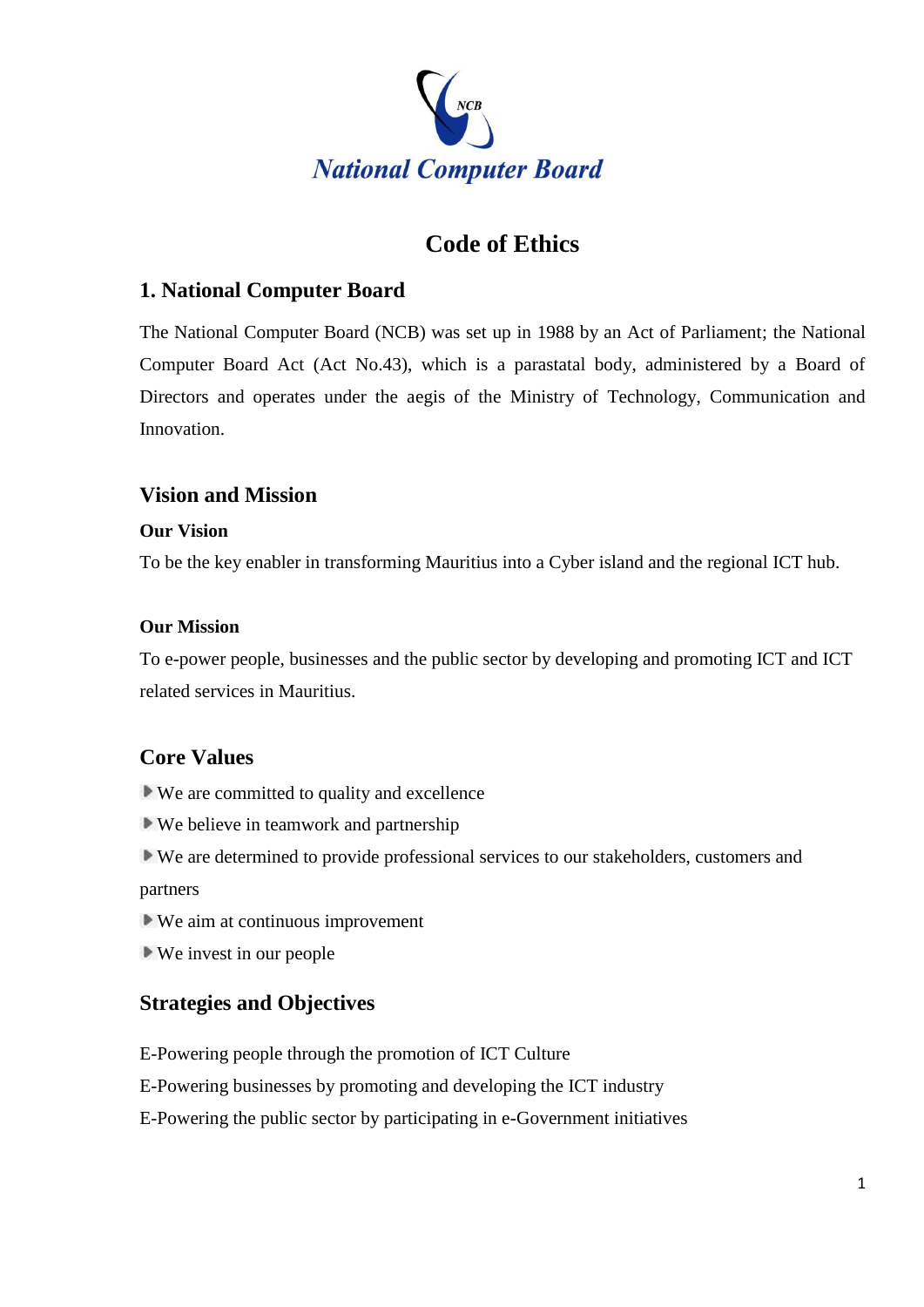# **2. Purpose of the Code of Conduct and Ethics**

The Code of Ethics states the correct ethical standards and expectations governing the conduct and behaviour of employees of the National Computer Board. The Code provides an ethical framework which promotes ethical conduct and responsible behaviour.

The Code of Ethics is intended to provide guiding principles on the fulfillment of professional and ethical obligations. It reinforces the moral principles and commitments by spelling out an acceptable and a responsible behaviour for all to adhere to on a consistent basis. The Code complements existing legislations and rules and its guiding principles are designed to maintain and enhance values that inspire trust and confidence in the integrity of NCB employees.

The Code of Ethics is applicable to all NCB Officers - permanent, part-time, casual, temporary and contractual employees - irrespective of gender, grade and rank. Officers should comply with the legislation, rules and regulations in force.

Officers are expected to observe the highest standards of ethical conduct in their workplace and in any event or function organized by the NCB or where they are representing the NCB. They should:

- Serve the public with fairness and impartiality
- Manage the organisation' resources properly and in a transparent manner
- Uphold trust and confidence of the public and those whom they serve;
- Strive to bring about a sound cultural climate where integrity prevails

#### **3. Core Values**

#### **1. Integrity**

Officers should demonstrate fairness, honesty and impartiality in their professional commitments, whilst treating others with dignity and respect.

#### **2. Objectivity**

Officers have to ensure meritocracy and make decisions based on fairness and analysis of evidence, without bias or external influence.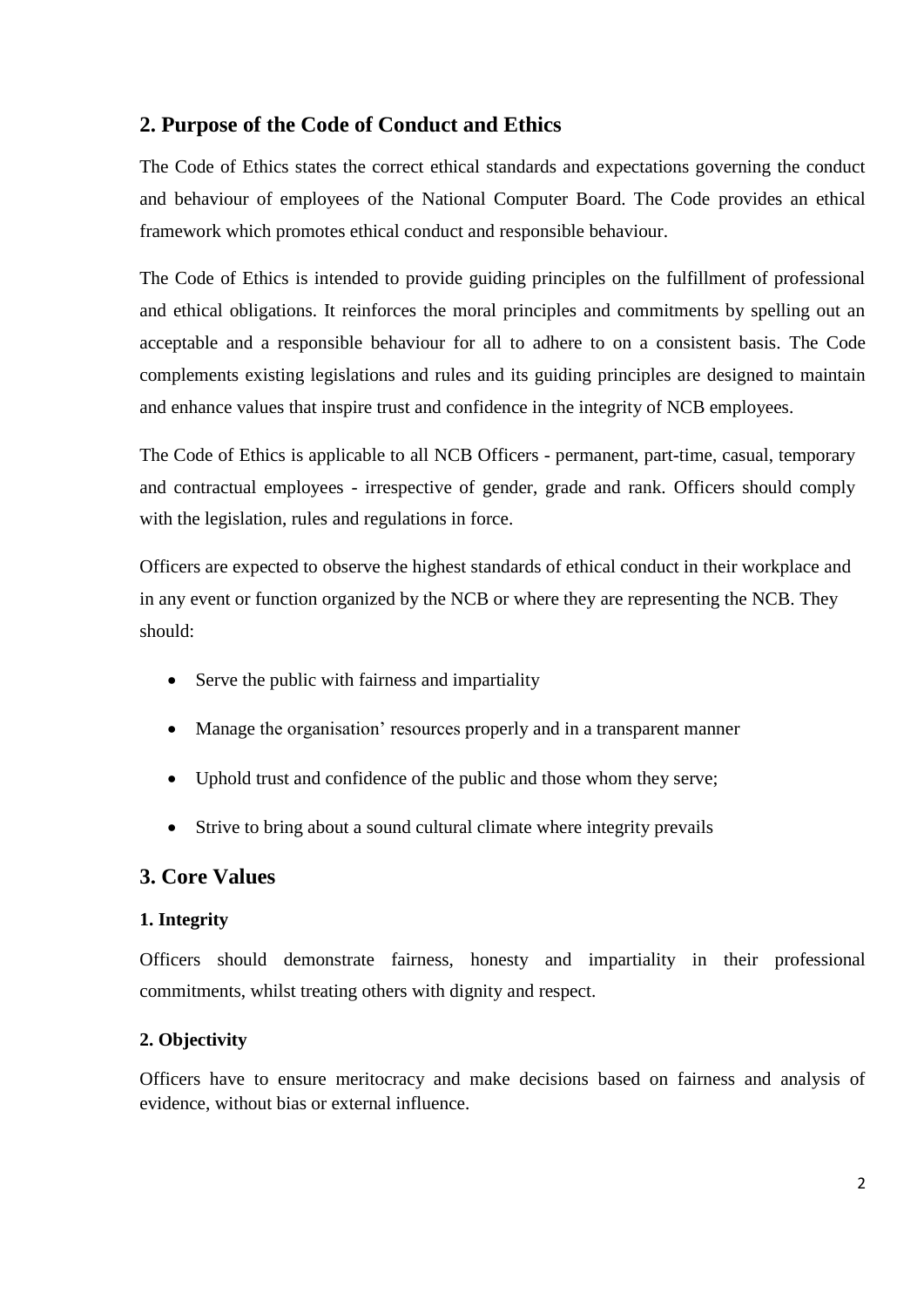#### **3. Accountability**

Officers are accountable for their actions and decisions.

#### **4. Openness**

Officers must be open as possible on their decisions and actions taken and providing justifications whenever required.

### **5. Honesty**

Officers are required to act in good faith in their decisions and actions.

### **6. Justice**

Officers should act impartially and objectively and adhere to the principles of natural justice.

#### **7. Selflessness**

Officers must not seek personal, financial or other material benefits for themselves, their families or friends through their official positions.

# **4. Personal and Professional Behaviour**

Officers, in the performance of their duties, should demonstrate a high degree of professionalism and carry out their roles with dedication and commitment to the National Computer Board and its core values.

In the performance of their duties, Officers should not act arbitrarily or to the detriment of any person, group or body and should have due regard for the rights, duties and relevant interests of others. They are, in addition, required to respect the privacy of individuals when dealing with personal information.

Officers have the duty to always conduct themselves in such a way that confidence and trust of the public in the integrity, impartiality and effectiveness of the National Computer Board are preserved and enhanced.

Officers also have a duty to treat the public and their colleagues with courtesy and respect. They should therefore:-

 not cause embarrassment to colleagues or members of the public by their dress, speech or behaviour;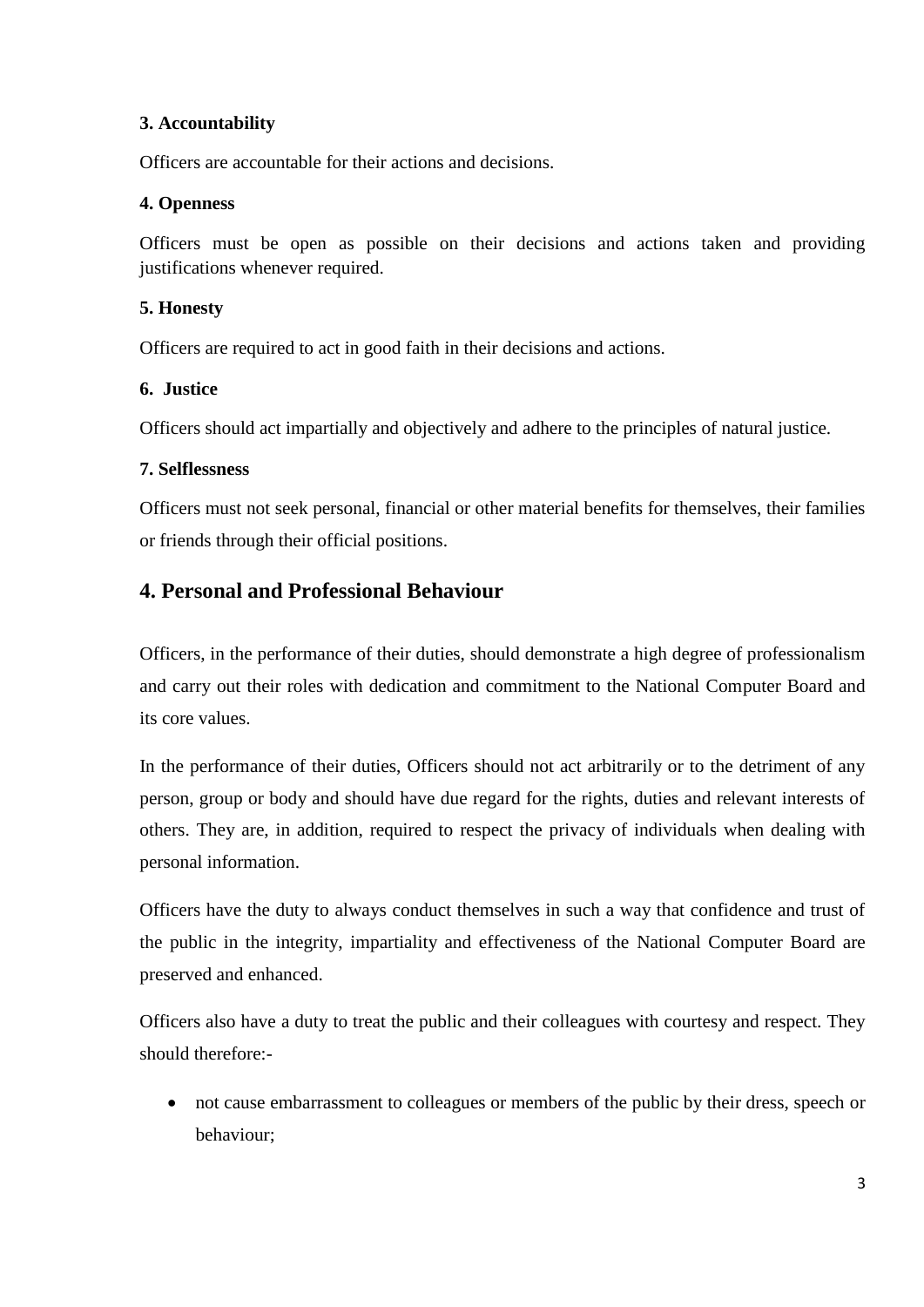- not consume any alcoholic drink, not use and/or abuse illicit drugs or controlled substances; consuming alcoholic drinks in a public place, which also includes the workplace, is an offence liable to a fine not exceeding Rs 10,000 and imprisonment for a term not exceeding 12 months under the Public Health Act
- not smoke any tobacco product in any public place or any other indoor area which is open to the public or where the public is permitted to have access; smoking in a public place is an offence liable to fine and to imprisonment for a term not exceeding 12 months and a third or subsequent conviction.
- not engage in gambling by any means at the workplace;
- not cause distress to their colleagues, or otherwise contribute to disruption of the working atmosphere in the workplace;
- not discriminate against any person on ground of sex, marital status, colour, race, ethnic or national origin, age, disability, political opinion, occupation, status, sexual orientation, religious or ethical beliefs;
- not harass, bully or otherwise intimidate members of the public or colleagues;
- respect the privacy of individuals; and
- have due regard for the safety of the public and colleagues at the workplace.

### **5. Adopting a Green Behaviour**

Officers should encourage 'green behaviour' at work and lead by example by developing a 'green mindedness' demonstrated by the following concrete measures, amongst others:

#### **A. Saving Paper**

- by reducing paper used;
- by re-utilizing used envelopes;
- by using both sides of a sheet;
- by limiting the number of photocopies;
- by thinking twice before pushing the 'print' command;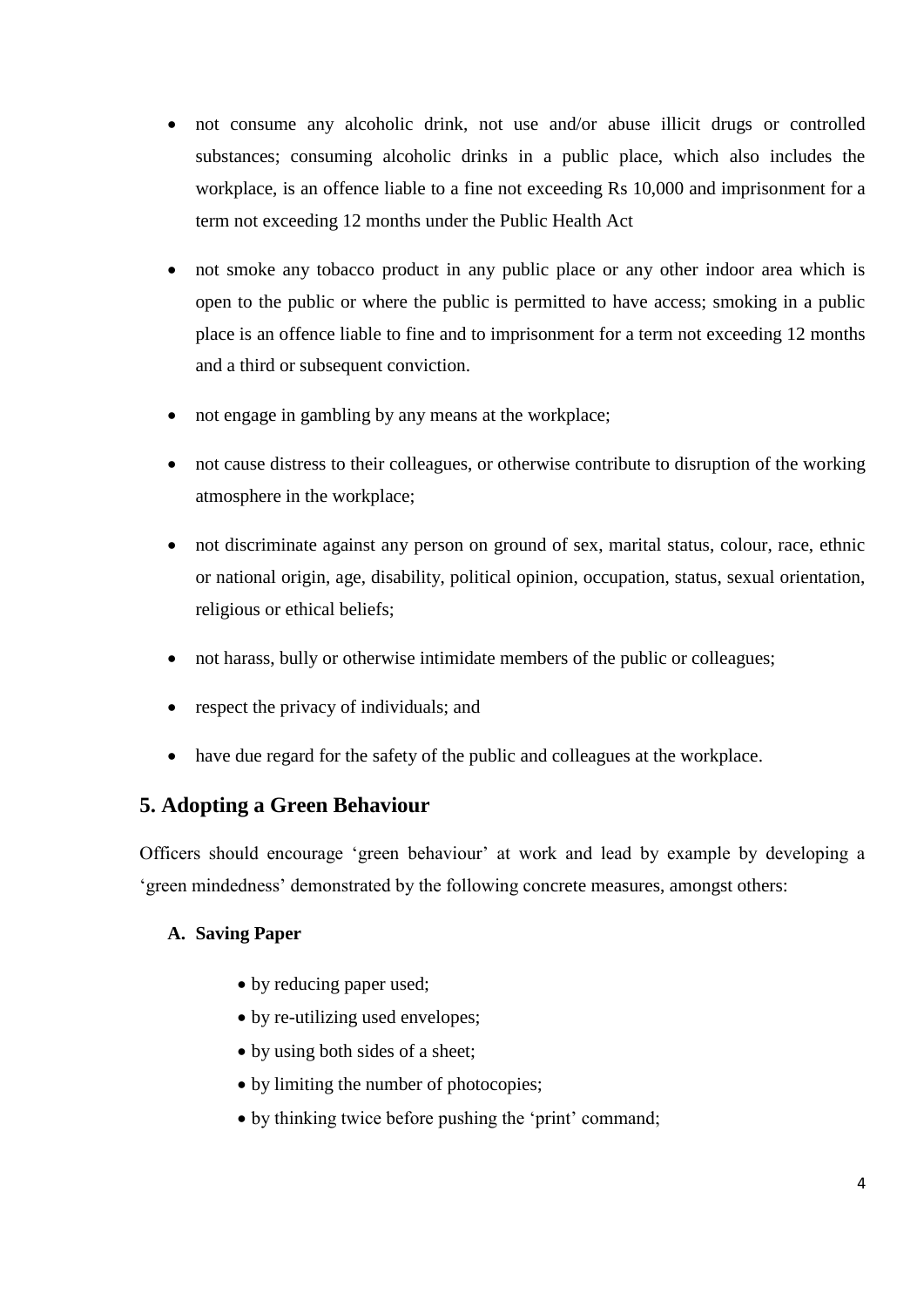- by always asking "is the copy/print really required? Is the whole document needed or only a few pages?"
- by sharing documents;
- by capitalizing on the use of IT– send more documents, especially bulky ones, by e-mail; and
- by using misprints as notepaper

#### **B. Saving Energy**

- by optimizing the energy settings for computers and other electrical devices;
- by switching off office lights in unutilized spaces and electrical appliances such as air conditioners, fans and computers when not in office and at the end of the working day;
- using natural lighting and ventilation as far as possible;
- by using air conditioners carefully as per set norms;
- by plugging in scanners and other devices that are used periodically only when in use;
- $\bullet$  by cutting down on the use of the lift using the stairs is so much better for the health
- by walking short distances instead of using the car; and
- by promoting the use of renewable energy;

#### **C. Saving water**

- by using water in a responsible way;
- by turning off taps when not in use;
- by ensuring proper maintenance of waterworks to avoid leakages; and
- by using water efficient devices, e.g. installing taps which shut off automatically after use;

#### **D. Recycling**

- by sorting paper from other wastes; and
- by recycling paper and disposing of wastes in a responsible way;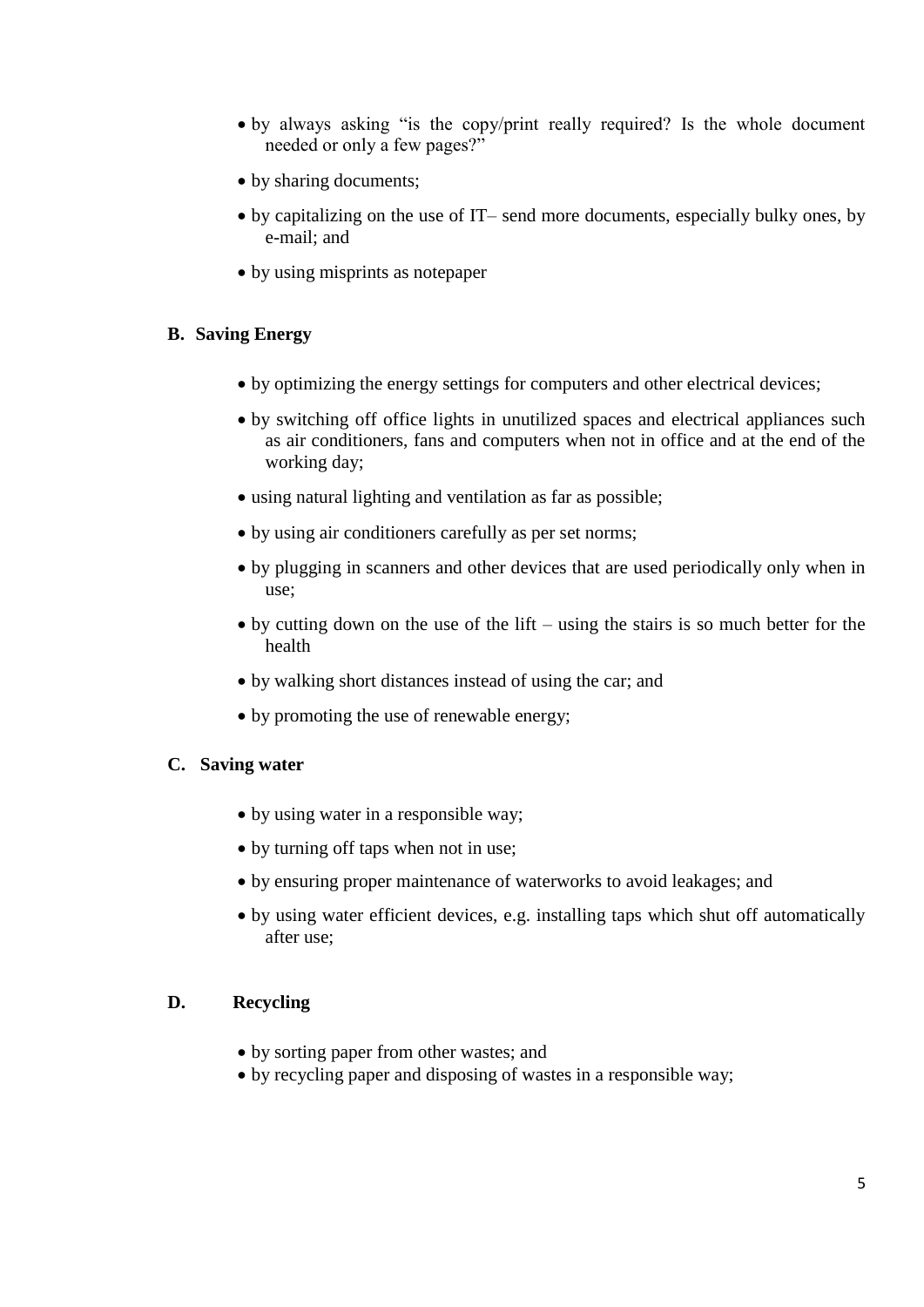# **6. Adherence to Policies of the NCB Board**

It is the responsibility of the Board to determine the NCB policies in line with government policies. It is the duty of all employees to:

- Give honest, comprehensive and impartial advice without fear or favour;
- Provide all the information at their disposal which may have a bearing on policy decisions;
- Carry out decisions efficiently, effectively and economically;
- Maintain a high standard of performance and deliver a quality service.
- Officers should comply with all policies and procedures set by the NCB Board.

# **7. Good practices during a Pre-Election period**

The pre-election period, starting as from the date of issue of writs for an election or dissolution of the National Assembly until the declaration of the election results, or in the event of a change of Government, until the new Government is appointed, is characterized by a period of reduced decision making. Care should be exercised when taking decisions, particularly with regards to expenditure. While routine government business should proceed as usual, Officers should, during such a period, exercise restraint in so far as the making of significant appointments or entering into major contracts or undertakings are concerned, where they may unduly limit the freedom of action of any incoming Government.

Officers should avoid becoming possibly the subject of complaints for having been used to further or foster partisan purposes. They should, in particular:

- not use NCB resources or their positions to support particular issues or parties during the election campaign;
- not become caught up in party political activities or be used for logistical support for political functions;
- not wear political badges or display political matter; and
- when scheduled to speak at public functions, avoid controversial issues and limit their statements to facts and matters of administration.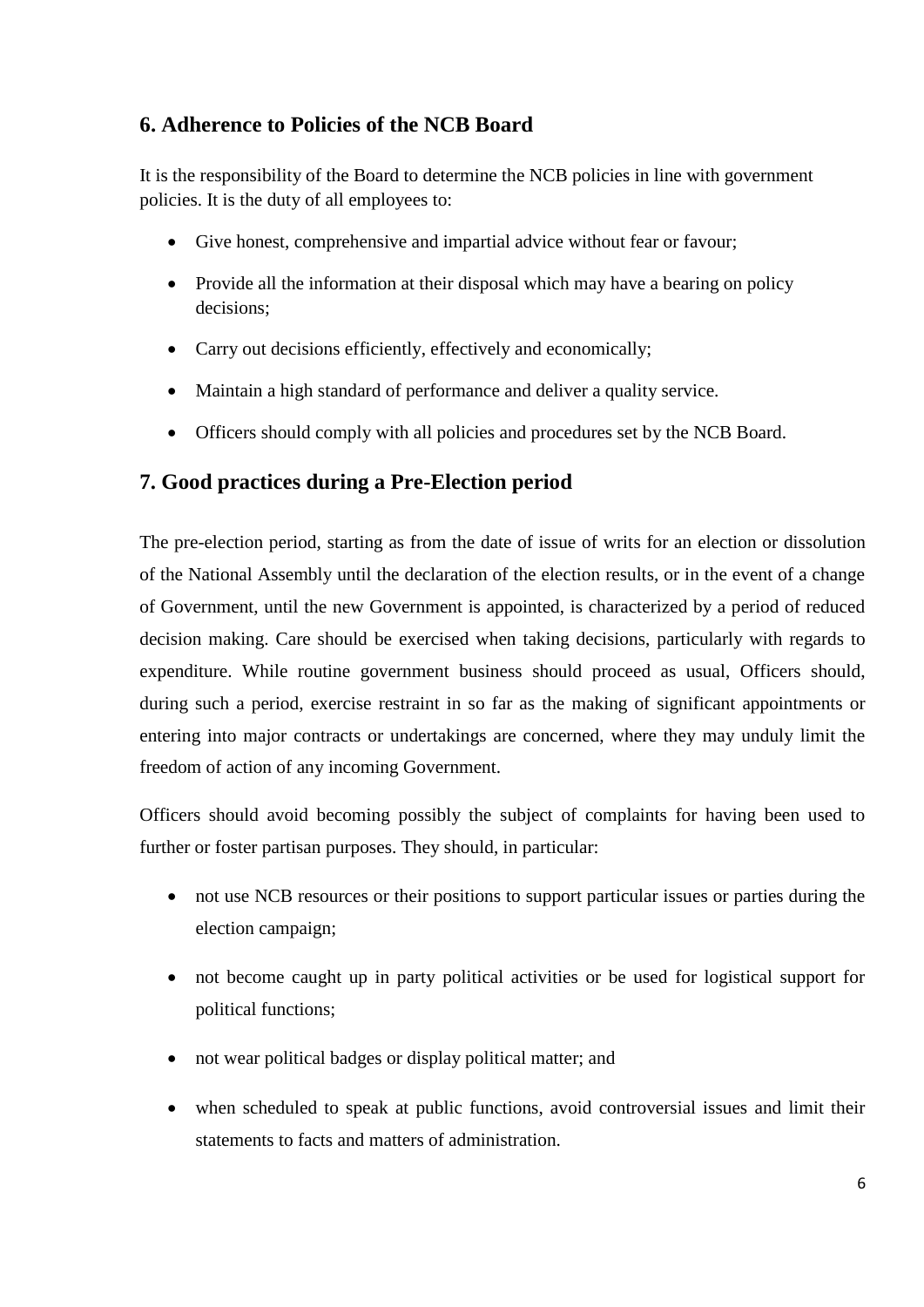### **8. Political Impartiality**

Officers should observe political neutrality in their day-to-day functions and avoid activities likely to impair, or seen to impair their political impartiality. They should not, therefore, act in a way that is determined by party political considerations or use official resources for party purposes.

### **9. Responsibility towards the Public**

Officers shall in all circumstances be polite, courteous and respectful towards the public. They shall treat members of the public with fairness and equity.

Officers shall address the needs of any member of the public regardless of the status, religion or sex of the person.

Officers shall understand that, while discharging their duties, they are doing no favour to members of the public. They shall diligently, fairly and sympathetically attend to inquiries from members of the public.

### **10. Conflict of Interest**

A conflict of interests is described as a situation in which a public official, while in the exercise of his public duties, has a personal/direct or indirect interest or where his relative or an associate of his has a direct or indirect interest in a decision that he or the public body has to take and which can improperly influence the public official in discharging his functions. Such direct or indirect interest could be termed as the private interest.

Anybody can find himself in a situation of conflict of interests. However, in such situations, it is important to act in line with the provisions of Section 13 of the Prevention of Corruption Act 2002.

Officers have a duty to disclose promptly, fully and in writing, any situation of conflict of interests and the nature of such interests.

Where an officer or his relative or his associate has a personal interest in a decision of the public body, the officer shall not take part in the proceedings or vote or intervene in any manner whatsoever of that public body relating to such decision.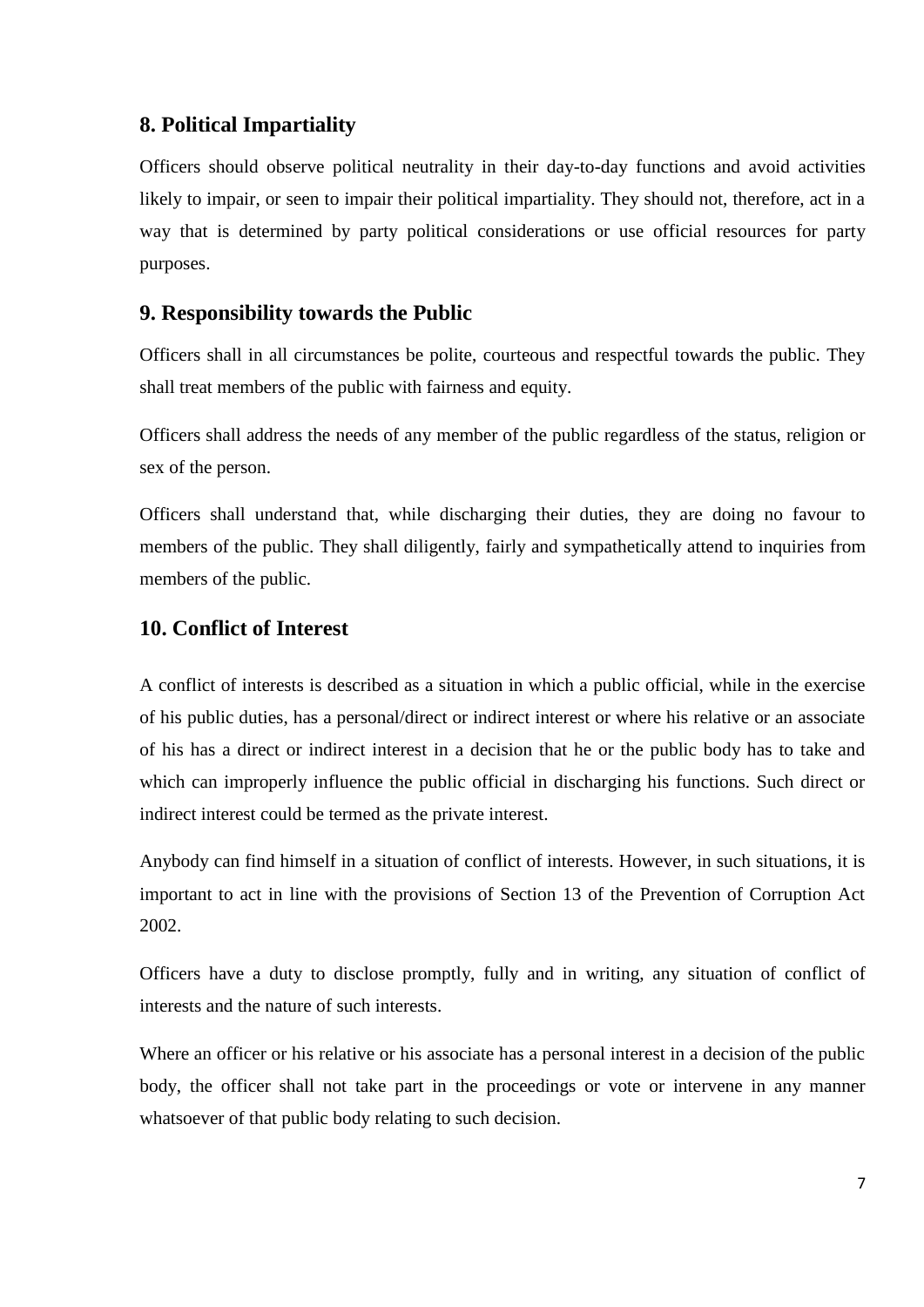Officers can download the guide on "Managing Conflict of Interest" available on the website of ICAC for reference or additional information.

# **11. Outside Employment**

Officers should not be involved in any private work either for remuneration or otherwise unless prior approval has been obtained from the NCB.

NCB Staff shall not disclose information or make 'Public comment' only if required to do so by law or upon obtaining proper authority and approval of the NCB Board concerning the nature and extent of information to be disclosed.

In cases where approval of the Board has been obtained, the information disclosed shall be factual and shall not be altered in any way that would cause prejudice to NCB. Officers reporting information shall not make any public comment or give their opinion on the information disclosed or on any official policy or practice.

'Public comment' includes taking part in public speaking engagements, making comments on radio and television and expressing views in letters to the newspapers or in books, journals or notices or where it might be expected that the publication or circulation of the comment will spread to the community at large.

Officers should continue to observe their duties of confidentiality even after they leave the service.

# **13. Use of the NCB's Resources**

Officers should be scrupulous in the use of NCB's property and services and should not permit their misuse by any other person or body. They should manage the organisation's assets and resources effectively and efficiently. They should strive to obtain value for money and to avoid wastage or extravagance in the use of these resources.

Officers should ensure that assets and other facilities mentioned below,provided to them for official duties or functions should be strictly used for Business purposes.

- *IT Equipment*
- *Internet, E-mail and other social network*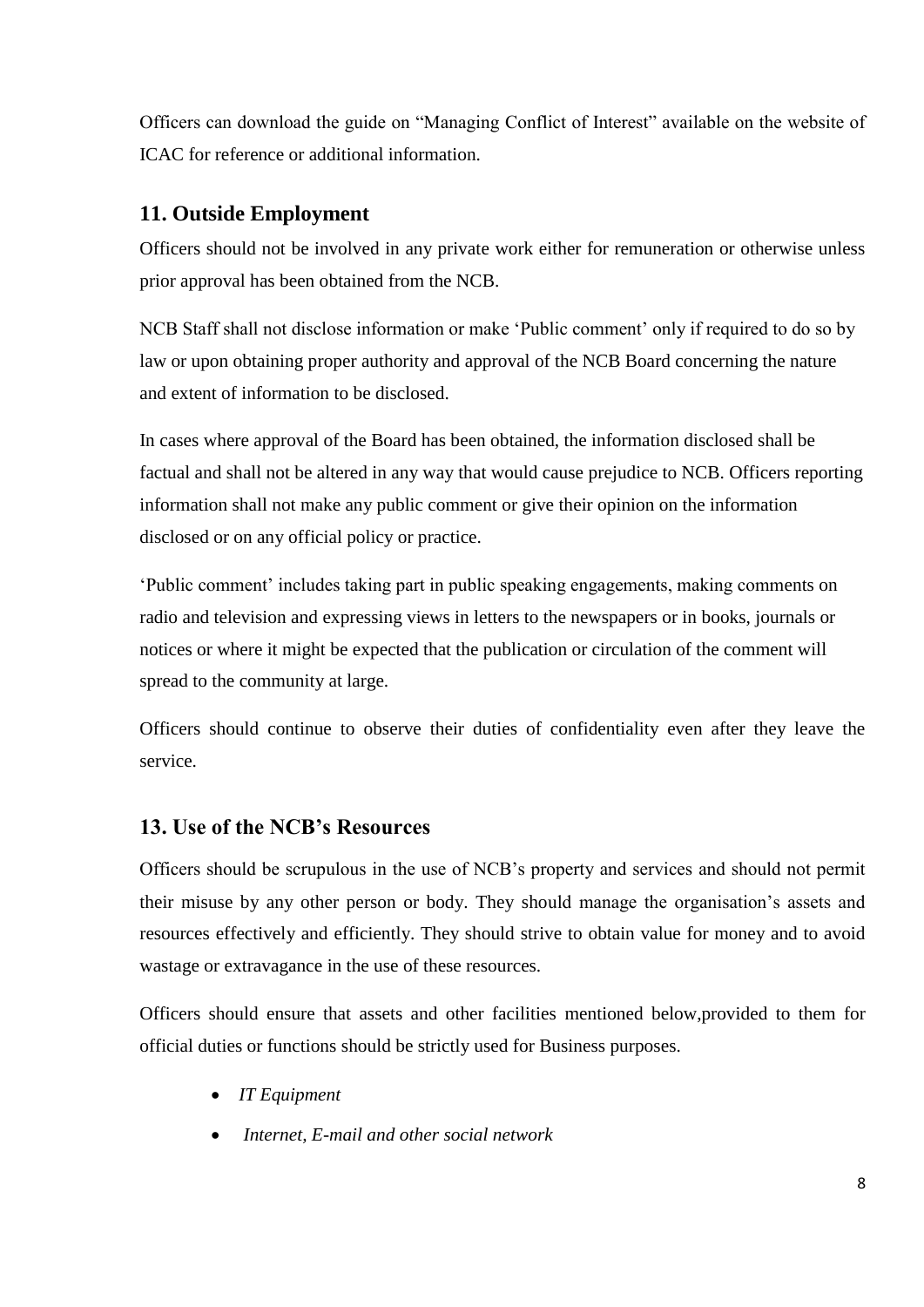- *Telephone*
- *Stationaries*
- *Photocopy and fax*
- *Transport*
- *Consumables*

# **14. Acceptance of Gifts and Other Benefits**

Officers should not solicit for themselves or for other persons, gifts or other benefits, other than their lawful remuneration.

In case, a token of appreciation is offered to an officer, he should immediately report it in writing and disposed of as directed. For more information, please consult the Gift Policy of the NCB.

# **15. Good Governance and Integrity Reporting**

Officer shall have the duty to report on the basis of reasonable grounds any person suspected of acquiring unexplained wealth.

# **16. Respect for the Law**

Officers should comply with the laws, rules and regulations that govern the conduct of the business and should report any suspected violation. As such they are expected to:

- Uphold the law of the Republic of Mauritius;
- Strive to be familiar with and abide by all statutory and other instructions applicable to their conduct and duties;
- Put public interest first in the execution of their duties; and
- Co-operate with public institutions
- Implement the policies and decisions of the Board in an impartial manner.

# **17. Respect for Colleagues**

Officers should treat their colleagues with respect and dignity. They should promote team spirit and work coherently in close collaboration with the colleagues to achieve the objectives of the organisation.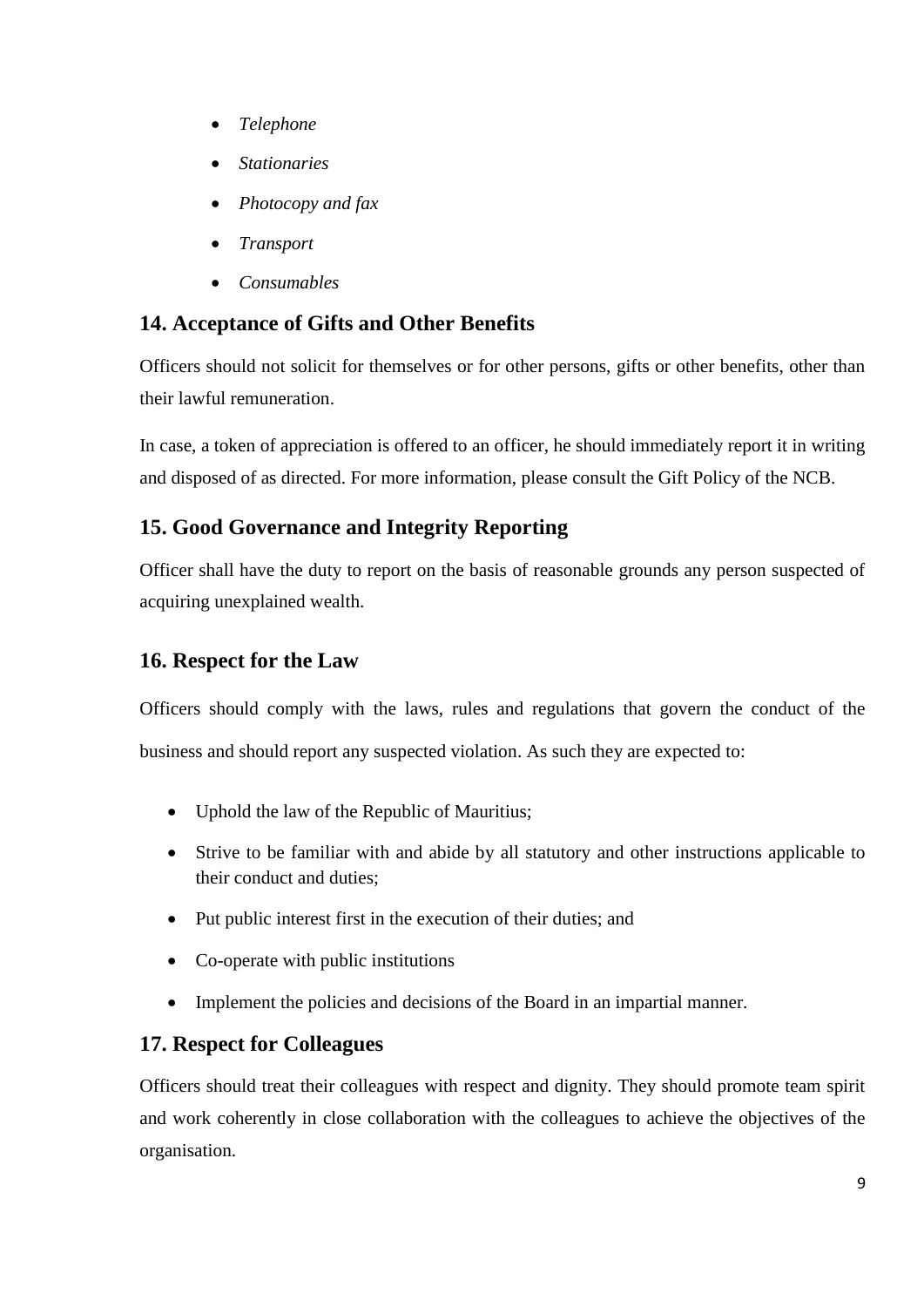Officers should share a mutual respect and understanding and be courteous to each other to build up a healthy and friendly environment.

### **18. Fraternization**

Officers employed in a managerial or supervisory role needs to heed the fact that personal relationships with employees who report to them maybe perceived as favoritism, misuse of authority or potentially sexual harassment.

An officer of duty conduct is generally regarded as private as long as such conduct does not create problems with the organisation.

Employees should not allow personal relationships with a co-worker that adversely affects the organisation. If such relationships exist, this may lead to conflict of interest. Officers have the duty to inform management of such relationship.

### **19. Transparency & Accountability**

Officers should be opened to public scrutiny. They should act in a transparent and accountable manner and ensure that decisions taken are fully justified.

### **20. Positive Work Environment**

Officers should foster a positive working environment and should uphold the principles of integrity, fairness, non-discrimination, discipline and good conduct.

# **21. Decision-Making**

Officers should take decisions, in a timely manner and without regards to partisan, special interests and fear of criticism. Decisions should be taken after thorough consideration and examination of relevant information.

### **22. Post Separation Employment**

Officers should not use their position to obtain opportunities for future employment. Former employees should not use, or take advantage of, confidential information obtained in the course of their official duties.